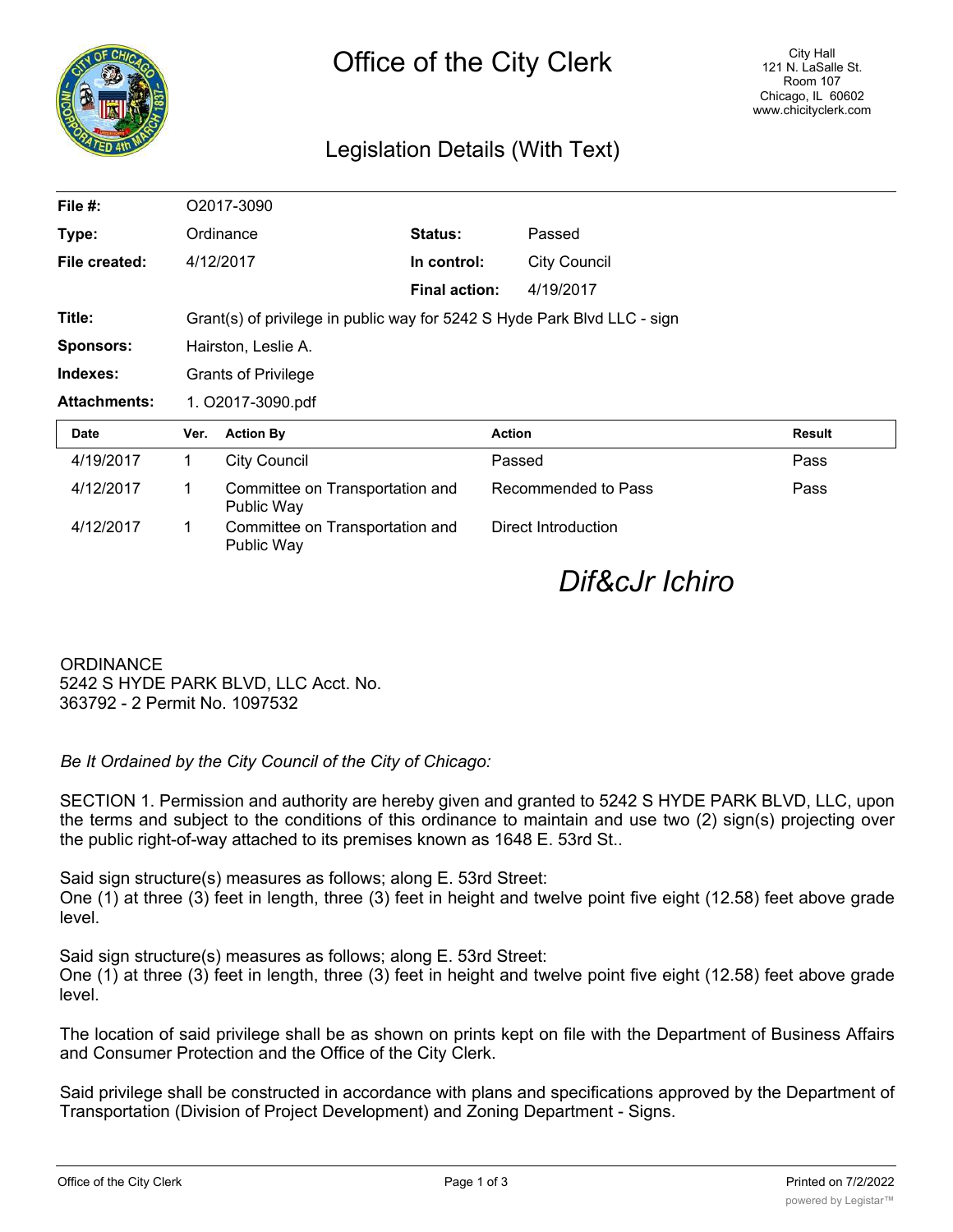This grant of privilege in the public way shall be subject to the provisions of Section 10-28-015 and all other required provisions ofthe Municipal Code of Chicago.

The grantee shall pay to the City of Chicago as compensation for the privilege #1097532 herein granted the sum of one hundred seventy-five (\$175.00) per annum in advance.

A 25% penalty will be added for payments received after due date.

The permit holder agrees to hold the City of Chicago harmless for any damage, relocation or replacement costs associated with damage, relocation or removal of private property caused by the City performing work in the public way.

Authority herein given and granted for a period of five (5) years from and after Date of Passage.

Alderman

Leslie A. Hairston 5th Ward

Page 1

(Page 2 of 5)

Department of Business Affairs and Consumer Protection<br>IL 60602 312-74-GOBIZ/312-744-6249 • (312) 744-1944 ( ITY) Small Business Center - Public Way Use Unit City Hall-121 N. LaSalle Street, Room 800 • Chicago, hllp //www.eitvol'cliicago <http://www.eitvol'cliicago> org/bacp

**03/29/2017**

**Alderman Leslie A. Hairston** Ward # 05 City of Chicago City Hall, Room 300 121 North LaSalle Street Chicago, Illinois 60602

**Re: An ordinance to use and maintain a portion ofthe public right-of-way for two (2) sign(s) for 5242 S HYDE**